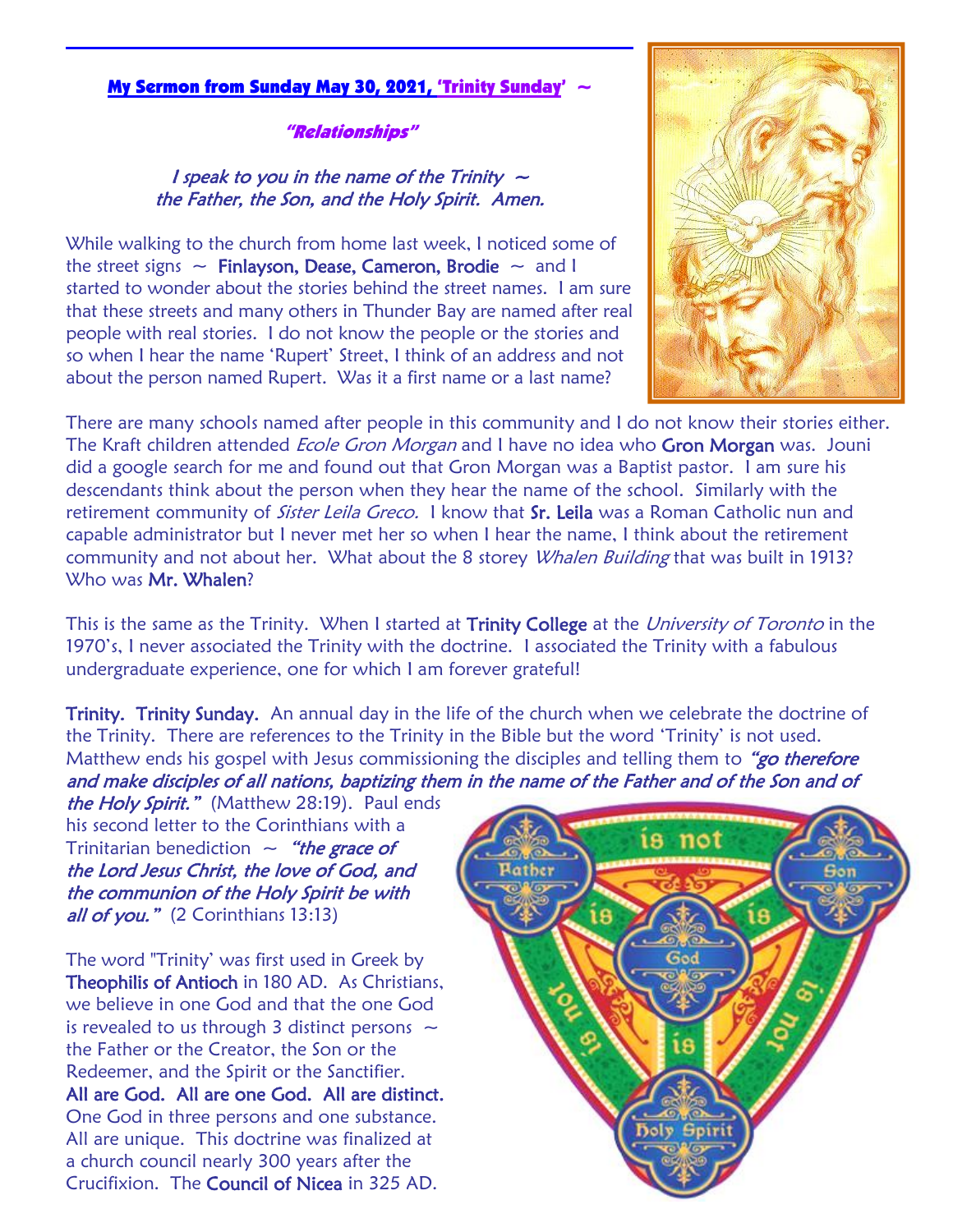There were other opinions being discussed at this time. One of them was by a man named **Arius.** Arius was a priest at the time who believed that Jesus came from God and was made by God. He believed that Jesus had divine qualities but he was most certainly not on the same level as God. Arius and his followers believed that Jesus was subordinate to God the Father. This became a famous heresy and one of the reasons for the calling of the Council meeting. The Council ended with the development of the Nicene Creed and this key affirmation that Jesus Christ was most definitely God. We say in the Nicene Creed that Christ is:



"Eternally begotten of the Father, God from God, light from light, true God from true God, begotten, not made,"

## OF ONE BEING WITH THE FATHER. "HOMOOUSIOS." THE SAME

"Of one being with the Father, through him all things were made."

Not "similar being" but the same. The word in Greek is: Homoousios.

If we, like Arius, believe that Jesus came from God and was lesser than fully divine then the Greek word is: "HOMOIOUSIOS." SIMILAR

Homoiousios. That 'i' is known as an 'iota' in Greek. That one little letter completely changes Christian beliefs. Just one little letter threatened to challenge all Christian beliefs. Even today, we still speak about the iota and say things like this: "She didn't get one iota of thanks." Which means she got nothing, not even the smallest amount.



# **homoousios vs. homoiousios**

"Christ is of one substance with the Father" or "Christ is homoousios with the Father" homoousios is from the Greek compound word composed of the following:  $homo - same$ 

 $ousia$  – substance

(what a difference one letter makes!)

"Christ is of a similar substance with the Father" or "Christ is homoiousios with the Father" homoiousios is from the Greek compound composed of the following:  $homoi - similar$  $ousia = substance$ 

As Christians, we know that we have received our salvation from Jesus redeeming the whole world through dying on the cross for us. If we say that Jesus was not God, we then need to go on to ask the following questions:

"If Jesus was solely a human or even with some divine properties then how could Jesus be our Saviour?"

"How could we receive salvation from him?"

Theologians have struggled with explaining the mystery of the Trinity. St. Augustine of Hippo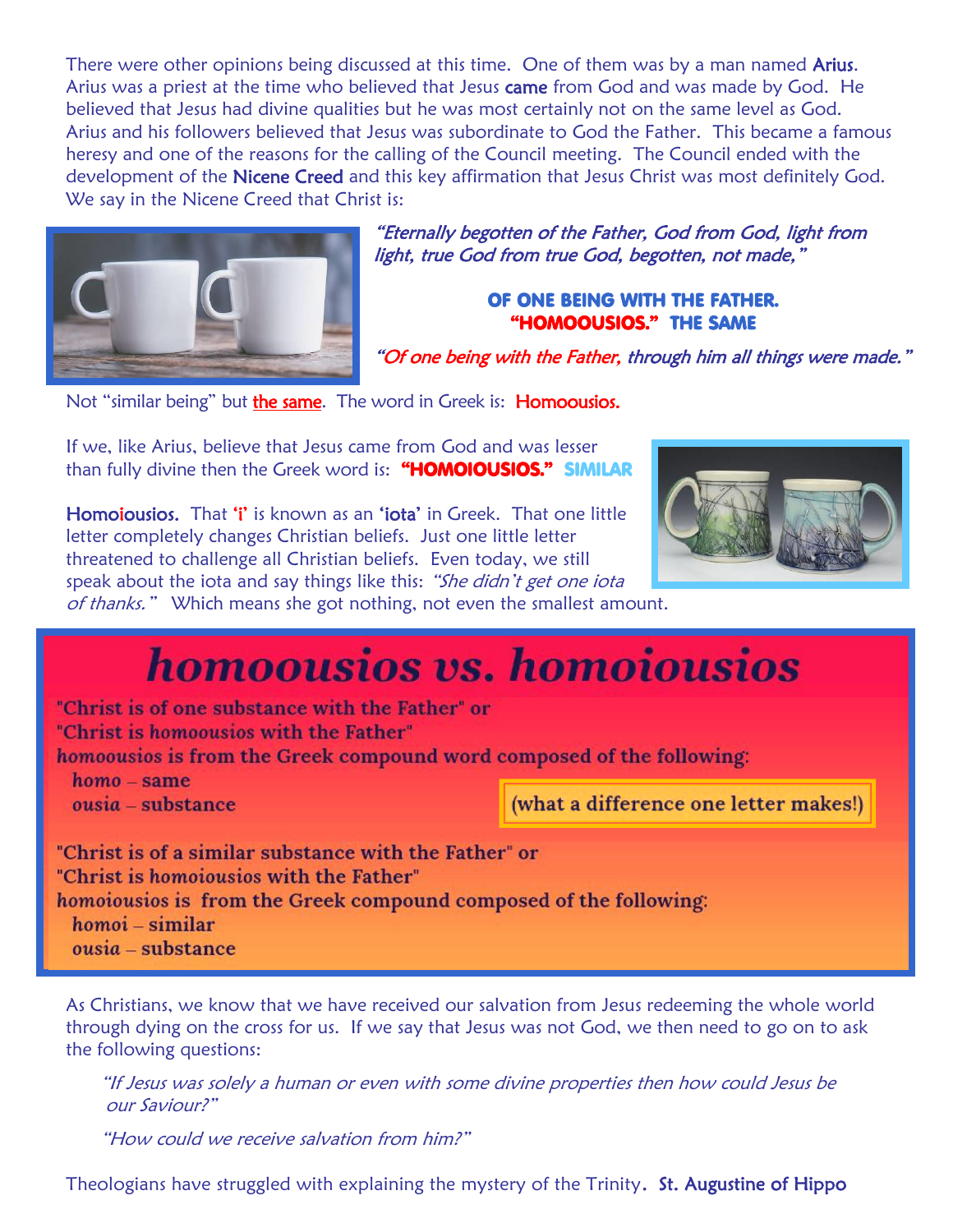wrote 14 books on the Trinity. How do you put into words something that is an eternal truth? Over the centuries, people have used metaphors to explain the Trinity. St. Patrick used the shamrock. **'Dr. Science'** at our Children's Talk this morning will be using the 3 forms of water'  $\sim$ solid, liquid, and gas.

Another metaphor is through music. In the book Resounding Truth; Christian Wisdom In The World Of Music, Jeremy Begbie uses a 3 note chord to understand the Trinity. Dr. Begbie is a professor of theology at *Duke Divinity School*. He believes that music can help us do theology better. We can hear the world.

In a 3-note chord, we hear 3 distinct notes and yet it is one chord. We can hear different things at the same time. Each note completely fills the space.

As the Trinitarian hymn, *Holy, Holy, Holy, Lord God Almighty*, expresses, we sing to God, we praise God and we worship God:

**"Early in the morning our song shall rise to thee"** (from verse 1) "All thy works shall praise thy name in earth and sky and sea" (verse 4)

Over the centuries, the Trinity of three has resulted in the importance of the number 3. 'Good things come in threes,' and there is also an old superstition that bad things come in threes. This, too, is derived from the power of three.

The Trinity takes on meaning and importance through our personal relationship with God. Some people don't like to use automatic checkouts at *Shoppers* or *Metro* or *Walmart* or the bank. They prefer the personal touch. It might be a cashier they know very well who asks them about their arthritis or how their 7 year old is doing in virtual school. That's part of the wisdom of Christ's coming to our earth to live among us as described in today's Gospel (John 3: 16-18). He can relate to us in all of our daily needs.

We don't need to understand the Trinity or to articulate it in order to live it and to let God be in charge of our lives.

Thomas Edison, the inventor of the light bulb once remarked: "We don't know what water is. We don't know what light is. We don't know what electricity is. We don't know what heat is. We have a lot of hypotheses about these things, but that is all. But we don't let our ignorance about these things deprive us of their use."

The truth of that statement is real. Most of us do not know how an LED light bulb saves money, or how our 'smart phone' sends info to 'the cloud' or how our 'smart TV' works to enable us to watch this service on YouTube. That reality does not prevent us from using them and enjoying them and finding meaning in them.

We apply the same common sense to our Faith in the doctrine of the Trinity. When we thank our Creator God



for the magnificent rainbow, when we thank our Redeemer God for showing us the face of God, when we thank our Sanctifier God for living in us, we are acknowledging the 3 persons of God. We are showing gratitude for the 3 persons of God. We are building relationship with the 3 persons of